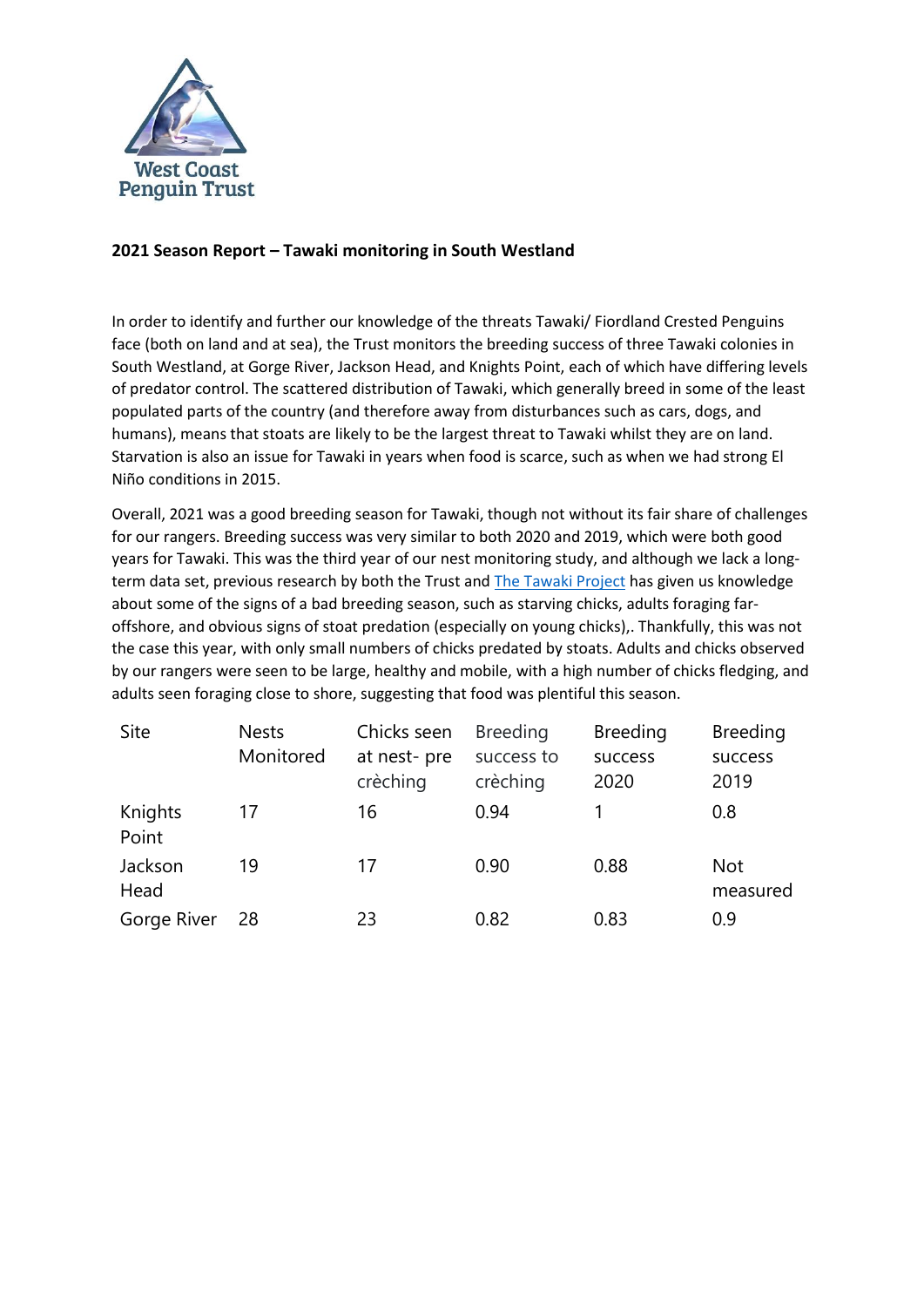

*An adult feeding a young chick*

Due to the 2021 Covid lockdown in August, monitoring at Knights Point and Jackson Head was not able to start until late September, and chicks were already quite large and mobile by the time monitoring began. This meant we were unable to determine the true number of eggs laid and see if any nests failed in the early stages of the breeding season. Stoat predation was not seen to be a problem at these colonies, although it is possible that it may have occurred before monitoring began. Tracking tunnels at both of these colonies detected no stoats, with only 1 juvenile stoat detected on a trail camera at Knights Point in late September, and not seen again. Although we are now using trail cameras primarily to identify the presence and behaviour of predators within the Tawaki colonies, they also provide us with additional knowledge about the behaviour of Tawaki who unknowingly walk in front of the cameras (as well as some cute penguin photos!)